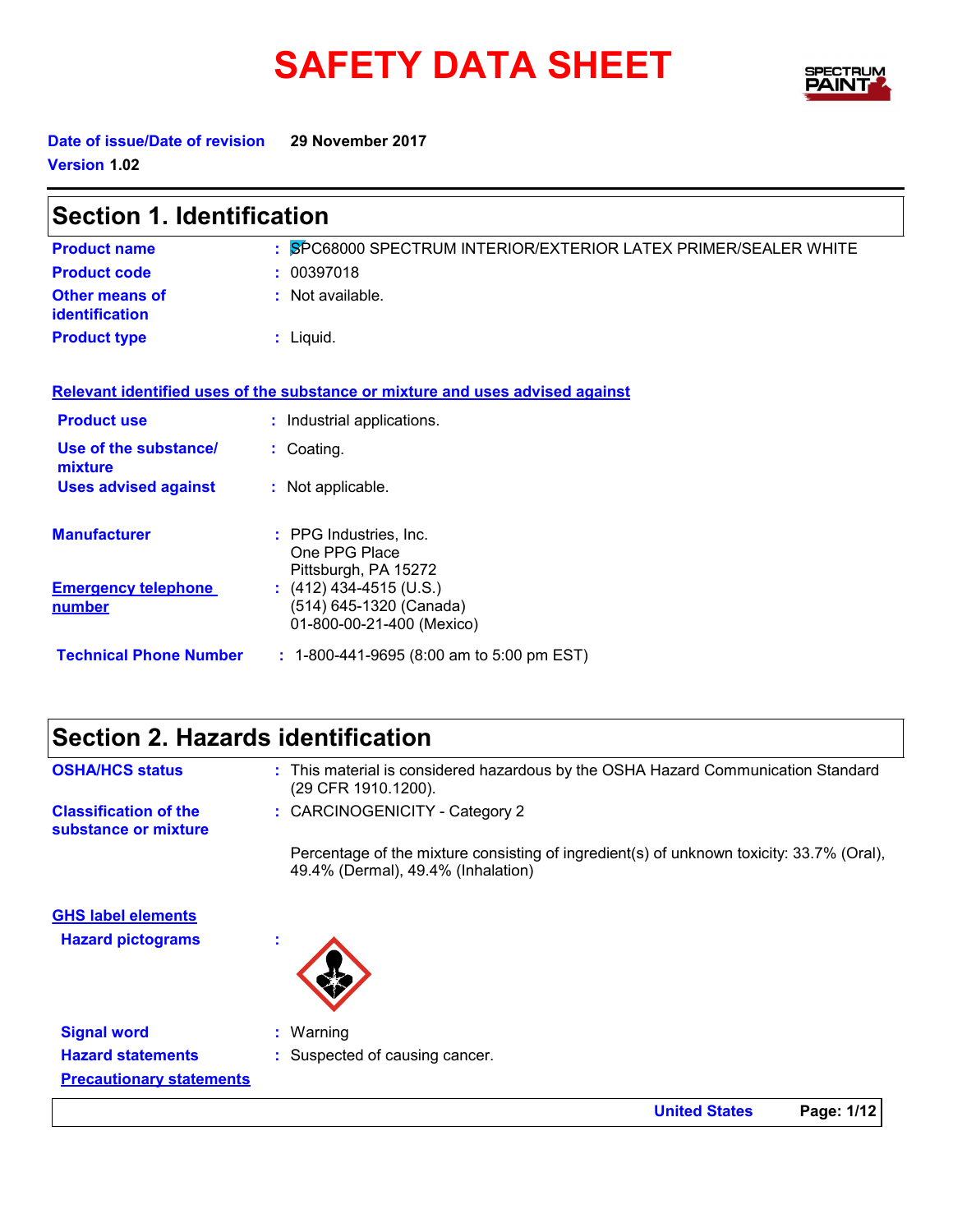### **Section 2. Hazards identification**

| <b>Prevention</b>                          | : Obtain special instructions before use. Do not handle until all safety precautions have<br>been read and understood. Wear protective gloves. Wear eye or face protection.<br>Wear protective clothing. |
|--------------------------------------------|----------------------------------------------------------------------------------------------------------------------------------------------------------------------------------------------------------|
| <b>Response</b>                            | : IF exposed or concerned: Get medical attention.                                                                                                                                                        |
| <b>Storage</b>                             | : Store locked up.                                                                                                                                                                                       |
| <b>Disposal</b>                            | Dispose of contents and container in accordance with all local, regional, national and<br>international regulations.                                                                                     |
| <b>Supplemental label</b><br>elements      | : Emits toxic fumes when heated.                                                                                                                                                                         |
| <b>Hazards not otherwise</b><br>classified | : None known.                                                                                                                                                                                            |
|                                            |                                                                                                                                                                                                          |

### **Section 3. Composition/information on ingredients**

| <b>Substance/mixture</b> | Mixture                                                       |
|--------------------------|---------------------------------------------------------------|
| <b>Product name</b>      | SPC68000 SPECTRUM INTERIOR/EXTERIOR LATEX PRIMER/SEALER WHITE |

| <b>Ingredient name</b>                  | $\frac{9}{6}$    | <b>CAS number</b> |
|-----------------------------------------|------------------|-------------------|
| titanium dioxide                        | I≥10 - ≤20       | 13463-67-7        |
| Limestone                               | $\geq 5.0 - 510$ | 1317-65-3         |
| Talc, not containing asbestiform fibres | $\geq 1.0 - 5.0$ | 14807-96-6        |
| Kaolin                                  | $\geq 1.0 - 5.0$ | 1332-58-7         |
| proprietary ingredient                  | $\geq 1.0 - 5.0$ | Not available.    |

SUB codes represent substances without registered CAS Numbers.

Any concentration shown as a range is to protect confidentiality or is due to batch variation.

**There are no additional ingredients present which, within the current knowledge of the supplier and in the concentrations applicable, are classified as hazardous to health or the environment and hence require reporting in this section.**

**Occupational exposure limits, if available, are listed in Section 8.**

### **Section 4. First aid measures**

If ingestion, irritation, any type of overexposure or symptoms of overexposure occur during or persists after use of this product, contact a POISON CONTROL CENTER, EMERGENCY ROOM OR PHYSICIAN immediately; have Safety Data Sheet information available. Never give anything by mouth to an unconscious or convulsing person.

#### **Description of necessary first aid measures**

| <b>Eye contact</b>  | : Remove contact lenses, irrigate copiously with clean, fresh water, holding the eyelids<br>apart for at least 10 minutes and seek immediate medical advice.                                           |
|---------------------|--------------------------------------------------------------------------------------------------------------------------------------------------------------------------------------------------------|
| <b>Inhalation</b>   | : Remove to fresh air. Keep person warm and at rest. If not breathing, if breathing is<br>irregular or if respiratory arrest occurs, provide artificial respiration or oxygen by trained<br>personnel. |
| <b>Skin contact</b> | : Remove contaminated clothing and shoes. Wash skin thoroughly with soap and water<br>or use recognized skin cleanser. Do NOT use solvents or thinners.                                                |
| <b>Ingestion</b>    | : If swallowed, seek medical advice immediately and show this container or label. Keep<br>person warm and at rest. Do NOT induce vomiting.                                                             |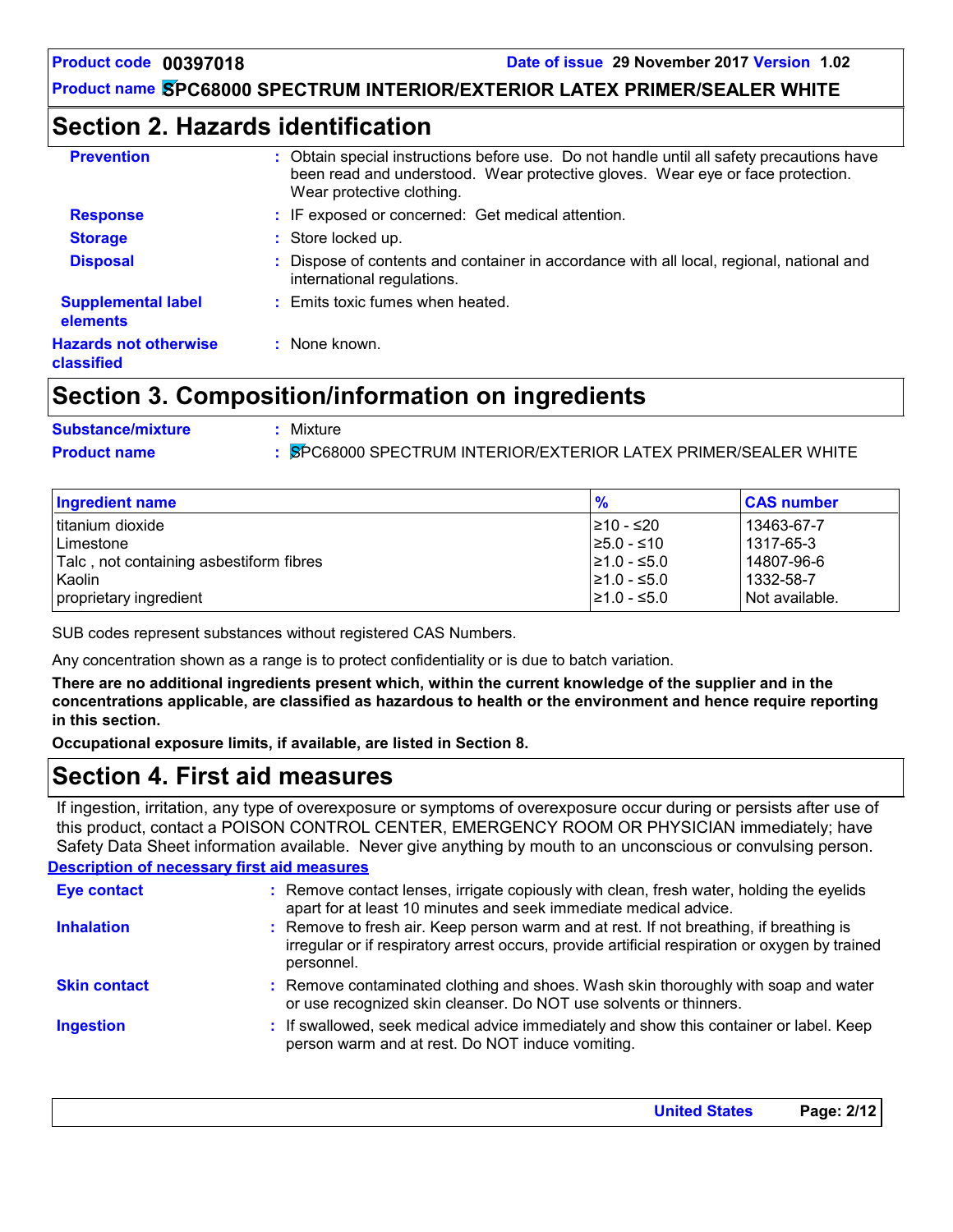# **Section 4. First aid measures**

| <b>Most important symptoms/effects, acute and delayed</b> |                                                                                                                                                                               |
|-----------------------------------------------------------|-------------------------------------------------------------------------------------------------------------------------------------------------------------------------------|
| <b>Potential acute health effects</b>                     |                                                                                                                                                                               |
| Eye contact                                               | : No known significant effects or critical hazards.                                                                                                                           |
| <b>Inhalation</b>                                         | : No known significant effects or critical hazards.                                                                                                                           |
| <b>Skin contact</b>                                       | : No known significant effects or critical hazards.                                                                                                                           |
| <b>Ingestion</b>                                          | : No known significant effects or critical hazards.                                                                                                                           |
| <b>Over-exposure signs/symptoms</b>                       |                                                                                                                                                                               |
| <b>Eye contact</b>                                        | : No specific data.                                                                                                                                                           |
| <b>Inhalation</b>                                         | : No specific data.                                                                                                                                                           |
| <b>Skin contact</b>                                       | : No specific data.                                                                                                                                                           |
| <b>Ingestion</b>                                          | : No specific data.                                                                                                                                                           |
|                                                           | Indication of immediate medical attention and special treatment needed, if necessary                                                                                          |
| <b>Notes to physician</b>                                 | : Treat symptomatically. Contact poison treatment specialist immediately if large<br>quantities have been ingested or inhaled.                                                |
| <b>Specific treatments</b>                                | : No specific treatment.                                                                                                                                                      |
| <b>Protection of first-aiders</b>                         | : No action shall be taken involving any personal risk or without suitable training. It may<br>be dangerous to the person providing aid to give mouth-to-mouth resuscitation. |

#### **See toxicological information (Section 11)**

# **Section 5. Fire-fighting measures**

| <b>Extinguishing media</b>                               |                                                                                                                                                                                                                                                                         |
|----------------------------------------------------------|-------------------------------------------------------------------------------------------------------------------------------------------------------------------------------------------------------------------------------------------------------------------------|
| <b>Suitable extinguishing</b><br>media                   | : Use an extinguishing agent suitable for the surrounding fire.                                                                                                                                                                                                         |
| <b>Unsuitable extinguishing</b><br>media                 | : None known.                                                                                                                                                                                                                                                           |
| <b>Specific hazards arising</b><br>from the chemical     | : In a fire or if heated, a pressure increase will occur and the container may burst. This<br>material is harmful to aquatic life. Fire water contaminated with this material must be<br>contained and prevented from being discharged to any waterway, sewer or drain. |
| <b>Hazardous thermal</b><br>decomposition products       | Decomposition products may include the following materials:<br>carbon oxides<br>metal oxide/oxides                                                                                                                                                                      |
| <b>Special protective actions</b><br>for fire-fighters   | : Promptly isolate the scene by removing all persons from the vicinity of the incident if<br>there is a fire. No action shall be taken involving any personal risk or without suitable<br>training.                                                                     |
| <b>Special protective</b><br>equipment for fire-fighters | Fire-fighters should wear appropriate protective equipment and self-contained breathing<br>apparatus (SCBA) with a full face-piece operated in positive pressure mode.                                                                                                  |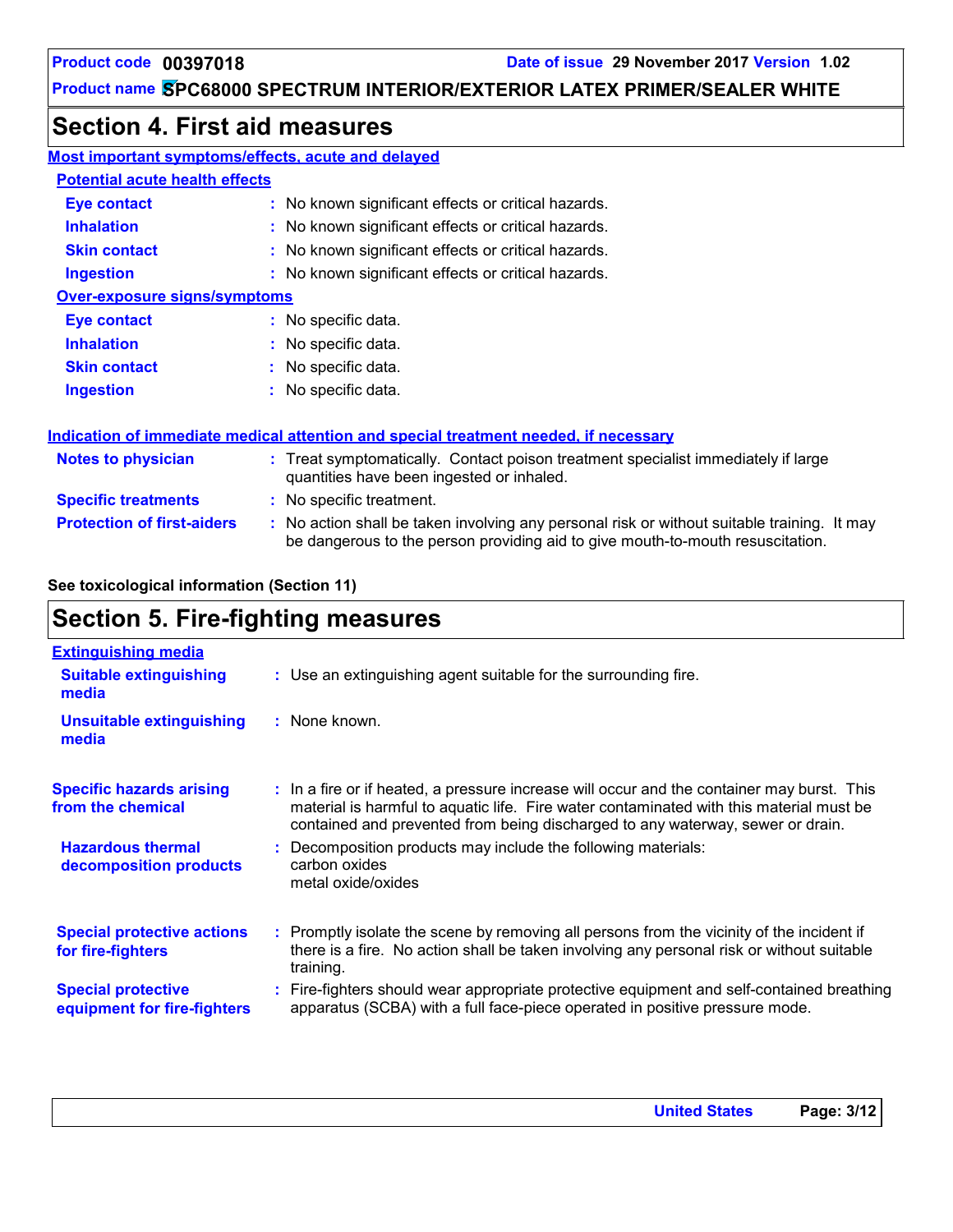### **Section 6. Accidental release measures**

#### **Personal precautions, protective equipment and emergency procedures**

| For non-emergency<br>personnel   | : No action shall be taken involving any personal risk or without suitable training.<br>Evacuate surrounding areas. Keep unnecessary and unprotected personnel from<br>entering. Do not touch or walk through spilled material. Avoid breathing vapor or mist.<br>Provide adequate ventilation. Wear appropriate respirator when ventilation is<br>inadequate. Put on appropriate personal protective equipment. |
|----------------------------------|------------------------------------------------------------------------------------------------------------------------------------------------------------------------------------------------------------------------------------------------------------------------------------------------------------------------------------------------------------------------------------------------------------------|
| For emergency responders         | : If specialized clothing is required to deal with the spillage, take note of any information in<br>Section 8 on suitable and unsuitable materials. See also the information in "For non-<br>emergency personnel".                                                                                                                                                                                               |
| <b>Environmental precautions</b> | : Avoid dispersal of spilled material and runoff and contact with soil, waterways, drains<br>and sewers. Inform the relevant authorities if the product has caused environmental<br>pollution (sewers, waterways, soil or air).                                                                                                                                                                                  |

#### **Methods and materials for containment and cleaning up**

| <b>Small spill</b> | : Stop leak if without risk. Move containers from spill area. Dilute with water and mop up<br>if water-soluble. Alternatively, or if water-insoluble, absorb with an inert dry material and<br>place in an appropriate waste disposal container. Dispose of via a licensed waste<br>disposal contractor.                                                                                                                                                                                                                                                                                                                                                                                                     |
|--------------------|--------------------------------------------------------------------------------------------------------------------------------------------------------------------------------------------------------------------------------------------------------------------------------------------------------------------------------------------------------------------------------------------------------------------------------------------------------------------------------------------------------------------------------------------------------------------------------------------------------------------------------------------------------------------------------------------------------------|
| Large spill        | : Stop leak if without risk. Move containers from spill area. Approach release from<br>upwind. Prevent entry into sewers, water courses, basements or confined areas. Wash<br>spillages into an effluent treatment plant or proceed as follows. Contain and collect<br>spillage with non-combustible, absorbent material e.g. sand, earth, vermiculite or<br>diatomaceous earth and place in container for disposal according to local regulations<br>(see Section 13). Dispose of via a licensed waste disposal contractor. Contaminated<br>absorbent material may pose the same hazard as the spilled product. Note: see<br>Section 1 for emergency contact information and Section 13 for waste disposal. |

# **Section 7. Handling and storage**

#### **Precautions for safe handling**

| <b>Protective measures</b>                       | : Put on appropriate personal protective equipment (see Section 8). Avoid exposure -<br>obtain special instructions before use. Do not handle until all safety precautions have<br>been read and understood. Do not get in eyes or on skin or clothing. Do not ingest.<br>Avoid breathing vapor or mist. If during normal use the material presents a respiratory<br>hazard, use only with adequate ventilation or wear appropriate respirator. Keep in the<br>original container or an approved alternative made from a compatible material, kept<br>tightly closed when not in use. Empty containers retain product residue and can be<br>hazardous. Do not reuse container. |
|--------------------------------------------------|--------------------------------------------------------------------------------------------------------------------------------------------------------------------------------------------------------------------------------------------------------------------------------------------------------------------------------------------------------------------------------------------------------------------------------------------------------------------------------------------------------------------------------------------------------------------------------------------------------------------------------------------------------------------------------|
| <b>Special precautions</b>                       | : If this material is part of a multiple component system, read the Safety Data Sheet(s) for<br>the other component or components before blending as the resulting mixture may have<br>the hazards of all of its parts.                                                                                                                                                                                                                                                                                                                                                                                                                                                        |
| <b>Advice on general</b><br>occupational hygiene | : Eating, drinking and smoking should be prohibited in areas where this material is<br>handled, stored and processed. Workers should wash hands and face before eating,<br>drinking and smoking. Remove contaminated clothing and protective equipment before<br>entering eating areas. See also Section 8 for additional information on hygiene<br>measures.                                                                                                                                                                                                                                                                                                                  |
|                                                  | <b>United States</b><br>Page: 4/12                                                                                                                                                                                                                                                                                                                                                                                                                                                                                                                                                                                                                                             |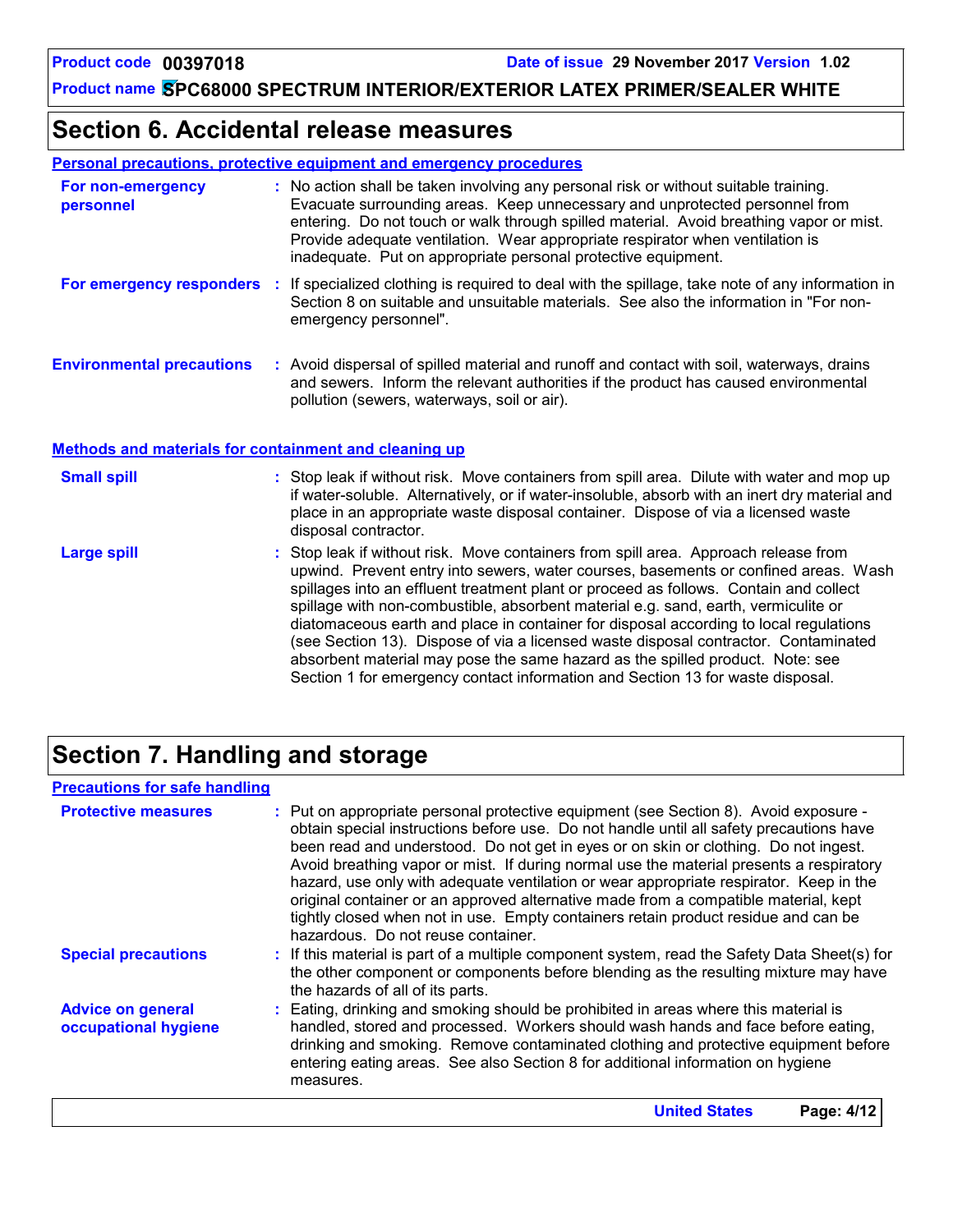**Product code 00397018 Date of issue 29 November 2017 Version 1.02**

**Product name SPC68000 SPECTRUM INTERIOR/EXTERIOR LATEX PRIMER/SEALER WHITE**

# **Section 7. Handling and storage**

| <b>Conditions for safe storage,</b> | Do not store below the following temperature: $5^{\circ}$ C (41 $^{\circ}$ F). Store in accordance with |
|-------------------------------------|---------------------------------------------------------------------------------------------------------|
| including any                       | local regulations. Store in original container protected from direct sunlight in a dry, cool            |
| <i>incompatibilities</i>            | and well-ventilated area, away from incompatible materials (see Section 10) and food                    |
|                                     | and drink. Keep container tightly closed and sealed until ready for use. Containers that                |
|                                     | have been opened must be carefully resealed and kept upright to prevent leakage. Do                     |
|                                     | not store in unlabeled containers. Use appropriate containment to avoid environmental                   |
|                                     | contamination.                                                                                          |

### **Section 8. Exposure controls/personal protection**

#### **Control parameters**

#### **Occupational exposure limits**

| <b>Ingredient name</b>                                                       | <b>Exposure limits</b>                                     |
|------------------------------------------------------------------------------|------------------------------------------------------------|
| titanium dioxide                                                             | OSHA PEL (United States, 6/2016).                          |
|                                                                              | TWA: 15 mg/m <sup>3</sup> 8 hours. Form: Total dust        |
|                                                                              | ACGIH TLV (United States, 3/2017).                         |
|                                                                              | TWA: 10 mg/m <sup>3</sup> 8 hours.                         |
| Limestone                                                                    | OSHA PEL (United States, 6/2016).                          |
|                                                                              | TWA: 5 mg/m <sup>3</sup> 8 hours. Form: Respirable         |
|                                                                              | fraction                                                   |
|                                                                              | TWA: 15 mg/m <sup>3</sup> 8 hours. Form: Total dust        |
| Talc, not containing asbestiform fibres                                      | ACGIH TLV (United States, 3/2017).                         |
|                                                                              |                                                            |
|                                                                              | TWA: 2 mg/m <sup>3</sup> 8 hours. Form: Respirable         |
|                                                                              | <b>OSHA PEL Z3 (United States).</b>                        |
|                                                                              | TWA: $2 \text{ mg/m}^3$                                    |
| Kaolin                                                                       | ACGIH TLV (United States, 3/2017).                         |
|                                                                              | TWA: 2 mg/m <sup>3</sup> 8 hours. Form: Respirable         |
|                                                                              | fraction                                                   |
|                                                                              | OSHA PEL (United States, 6/2016).                          |
|                                                                              | TWA: 5 mg/m <sup>3</sup> 8 hours. Form: Respirable         |
|                                                                              | fraction                                                   |
|                                                                              | TWA: 15 mg/m <sup>3</sup> 8 hours. Form: Total dust        |
| proprietary ingredient                                                       | <b>ACGIH TLV (United States).</b>                          |
|                                                                              | TWA: 10 mg/m <sup>3</sup> , (Dusts and mists)              |
|                                                                              | <b>OSHA PEL (United States).</b>                           |
|                                                                              | TWA: 5 mg/m <sup>3</sup> , (Dusts and mists) Form:         |
|                                                                              | Respirable fraction                                        |
|                                                                              | TWA: 15 mg/m <sup>3</sup> , (Dusts and mists) Form:        |
|                                                                              | <b>Total particulates</b>                                  |
|                                                                              |                                                            |
| Key to abbreviations                                                         |                                                            |
| = Acceptable Maximum Peak<br>A                                               | S<br>= Potential skin absorption                           |
| <b>ACGIH</b><br>= American Conference of Governmental Industrial Hygienists. | = Respiratory sensitization<br><b>SR</b>                   |
| $=$ Ceiling Limit<br>С<br>F<br>$=$ Fume                                      | = Skin sensitization<br>SS<br><b>STEL</b>                  |
| <b>IPEL</b><br>= Internal Permissible Exposure Limit                         | = Short term Exposure limit values<br>$=$ Total dust<br>TD |
| = Occupational Safety and Health Administration.<br><b>OSHA</b>              | <b>TLV</b><br>= Threshold Limit Value                      |

 $R = Respirable$ <br>  $Z = OSHA 29 C$ 

= OSHA 29 CFR 1910.1200 Subpart Z - Toxic and Hazardous Substances

**Consult local authorities for acceptable exposure limits.**

TWA **=** Time Weighted Average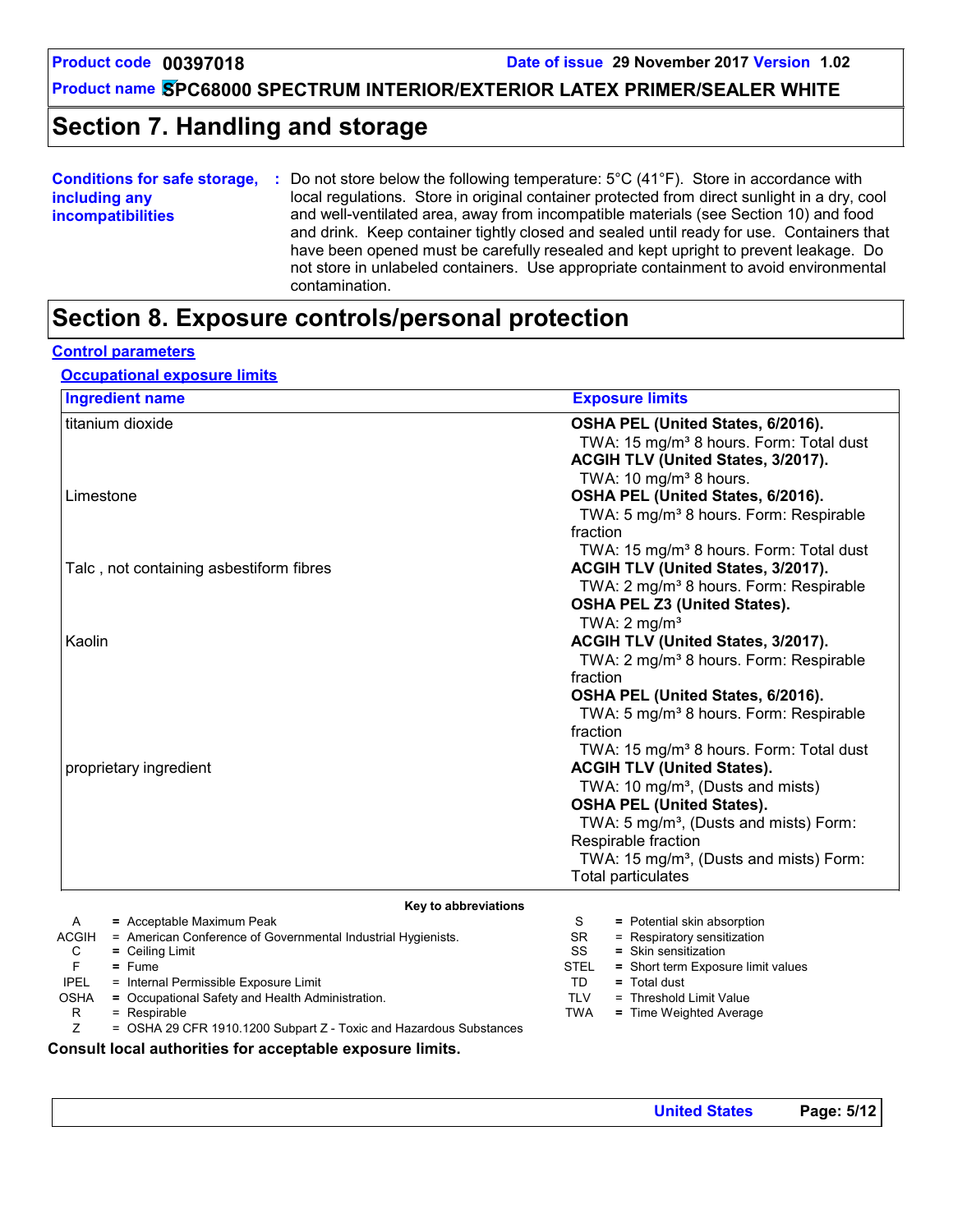# **Section 8. Exposure controls/personal protection**

| <b>Recommended monitoring</b><br>procedures          | ÷  | If this product contains ingredients with exposure limits, personal, workplace<br>atmosphere or biological monitoring may be required to determine the effectiveness of<br>the ventilation or other control measures and/or the necessity to use respiratory<br>protective equipment. Reference should be made to appropriate monitoring standards.<br>Reference to national guidance documents for methods for the determination of<br>hazardous substances will also be required.                                                                                                                                  |  |  |
|------------------------------------------------------|----|----------------------------------------------------------------------------------------------------------------------------------------------------------------------------------------------------------------------------------------------------------------------------------------------------------------------------------------------------------------------------------------------------------------------------------------------------------------------------------------------------------------------------------------------------------------------------------------------------------------------|--|--|
| <b>Appropriate engineering</b><br><b>controls</b>    |    | : If user operations generate dust, fumes, gas, vapor or mist, use process enclosures,<br>local exhaust ventilation or other engineering controls to keep worker exposure to<br>airborne contaminants below any recommended or statutory limits.                                                                                                                                                                                                                                                                                                                                                                     |  |  |
| <b>Environmental exposure</b><br><b>controls</b>     |    | Emissions from ventilation or work process equipment should be checked to ensure<br>they comply with the requirements of environmental protection legislation. In some<br>cases, fume scrubbers, filters or engineering modifications to the process equipment<br>will be necessary to reduce emissions to acceptable levels.                                                                                                                                                                                                                                                                                        |  |  |
| <b>Individual protection measures</b>                |    |                                                                                                                                                                                                                                                                                                                                                                                                                                                                                                                                                                                                                      |  |  |
| <b>Hygiene measures</b>                              |    | Wash hands, forearms and face thoroughly after handling chemical products, before<br>eating, smoking and using the lavatory and at the end of the working period.<br>Appropriate techniques should be used to remove potentially contaminated clothing.<br>Wash contaminated clothing before reusing. Ensure that eyewash stations and safety<br>showers are close to the workstation location.                                                                                                                                                                                                                      |  |  |
| <b>Eye/face protection</b><br><b>Skin protection</b> |    | Safety glasses with side shields.                                                                                                                                                                                                                                                                                                                                                                                                                                                                                                                                                                                    |  |  |
| <b>Hand protection</b>                               |    | Chemical-resistant, impervious gloves complying with an approved standard should be<br>worn at all times when handling chemical products if a risk assessment indicates this is<br>necessary. Considering the parameters specified by the glove manufacturer, check<br>during use that the gloves are still retaining their protective properties. It should be<br>noted that the time to breakthrough for any glove material may be different for different<br>glove manufacturers. In the case of mixtures, consisting of several substances, the<br>protection time of the gloves cannot be accurately estimated. |  |  |
| <b>Gloves</b>                                        | ŧ. | For prolonged or repeated handling, use the following type of gloves:                                                                                                                                                                                                                                                                                                                                                                                                                                                                                                                                                |  |  |
|                                                      |    | Recommended: Viton®                                                                                                                                                                                                                                                                                                                                                                                                                                                                                                                                                                                                  |  |  |
| <b>Body protection</b>                               |    | Personal protective equipment for the body should be selected based on the task being<br>performed and the risks involved and should be approved by a specialist before<br>handling this product.                                                                                                                                                                                                                                                                                                                                                                                                                    |  |  |
| <b>Other skin protection</b>                         |    | : Appropriate footwear and any additional skin protection measures should be selected<br>based on the task being performed and the risks involved and should be approved by a<br>specialist before handling this product.                                                                                                                                                                                                                                                                                                                                                                                            |  |  |
| <b>Respiratory protection</b>                        |    | Respirator selection must be based on known or anticipated exposure levels, the<br>hazards of the product and the safe working limits of the selected respirator. If workers<br>are exposed to concentrations above the exposure limit, they must use appropriate,<br>certified respirators. Use a properly fitted, air-purifying or air-fed respirator complying<br>with an approved standard if a risk assessment indicates this is necessary.                                                                                                                                                                     |  |  |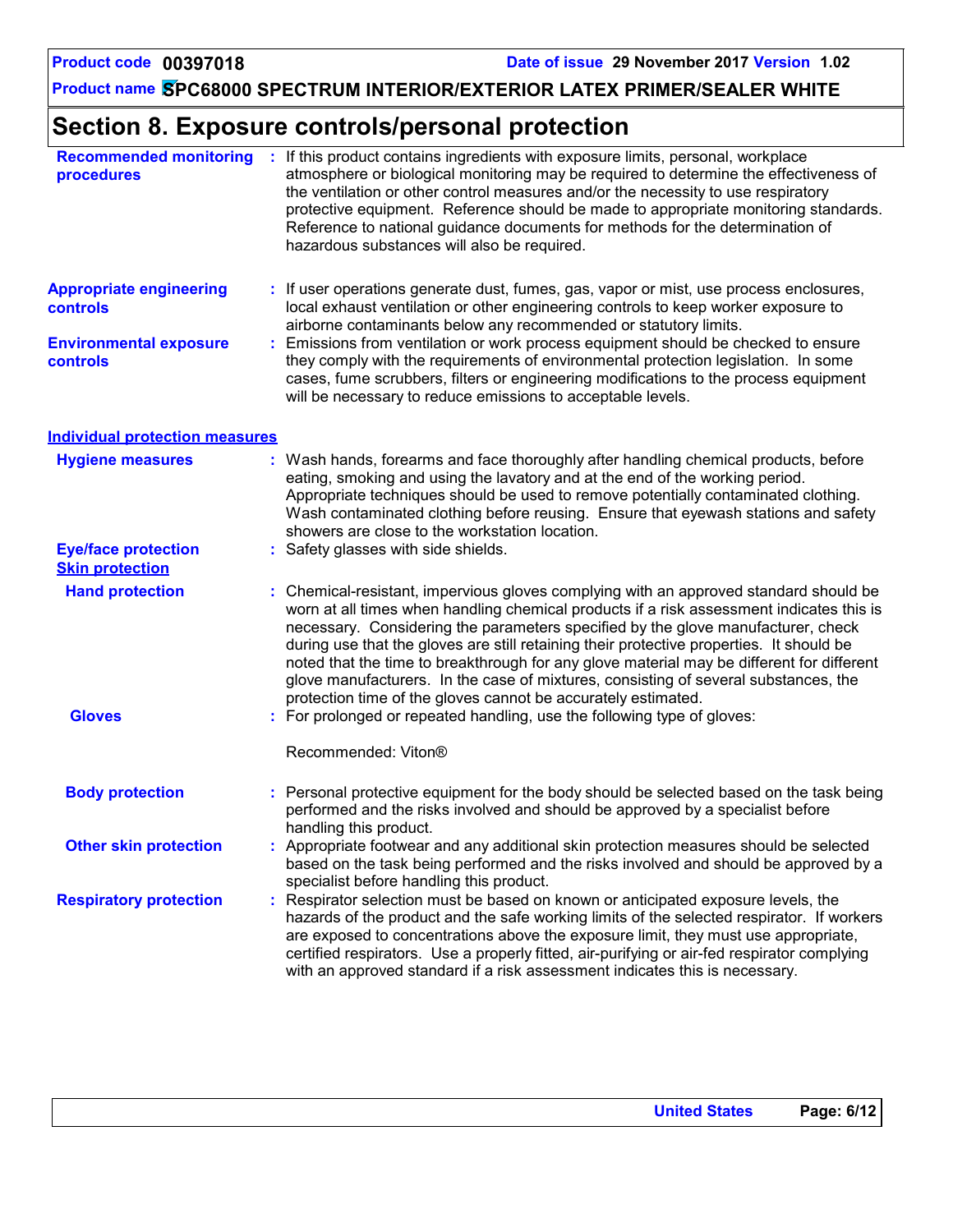# **Section 9. Physical and chemical properties**

#### **Appearance**

| <b>Physical state</b>                             | $:$ Liquid.                                                        |
|---------------------------------------------------|--------------------------------------------------------------------|
| <b>Color</b>                                      | White.                                                             |
| Odor                                              | : Alcohol-like.                                                    |
| <b>Odor threshold</b>                             | Not available.                                                     |
| рH                                                | 9                                                                  |
| <b>Melting point</b>                              | : Not available.                                                   |
| <b>Boiling point</b>                              | : $100^{\circ}$ C (212 $^{\circ}$ F)                               |
| <b>Flash point</b>                                | Closed cup: Not applicable. [Product does not sustain combustion.] |
| <b>Auto-ignition temperature</b>                  | : Not available.                                                   |
| <b>Decomposition temperature</b>                  | : Not available.                                                   |
| <b>Flammability (solid, gas)</b>                  | : Not available.                                                   |
| Lower and upper explosive<br>(flammable) limits   | : Not available.                                                   |
| <b>Evaporation rate</b>                           | $\therefore$ 0.05 (butyl acetate = 1)                              |
| <b>Vapor pressure</b>                             | : 3.3 kPa (25 mm Hg) [room temperature]                            |
| <b>Vapor density</b>                              | : Not available.                                                   |
| <b>Relative density</b>                           | : 1.26                                                             |
| Density (Ibs / gal)                               | : 10.52                                                            |
| <b>Solubility</b>                                 | : Partially soluble in the following materials: cold water.        |
| <b>Partition coefficient: n-</b><br>octanol/water | $:$ Not available.                                                 |
| <b>Viscosity</b>                                  | : Kinematic (40°C (104°F)): >0.21 cm <sup>2</sup> /s (>21 cSt)     |
| <b>Volatility</b>                                 | 60% (v/v), 47.673% (w/w)                                           |
| % Solid. (w/w)                                    | : 52.327                                                           |

# **Section 10. Stability and reactivity**

| <b>Reactivity</b>                            | : No specific test data related to reactivity available for this product or its ingredients.                                                  |
|----------------------------------------------|-----------------------------------------------------------------------------------------------------------------------------------------------|
| <b>Chemical stability</b>                    | : The product is stable.                                                                                                                      |
| <b>Possibility of hazardous</b><br>reactions | : Under normal conditions of storage and use, hazardous reactions will not occur.                                                             |
| <b>Conditions to avoid</b>                   | : When exposed to high temperatures may produce hazardous decomposition products.<br>Refer to protective measures listed in sections 7 and 8. |
| <b>Incompatible materials</b>                | : Keep away from the following materials to prevent strong exothermic reactions:<br>oxidizing agents, strong alkalis, strong acids.           |
| <b>Hazardous decomposition</b><br>products   | : Decomposition products may include the following materials: carbon monoxide, carbon<br>dioxide, smoke, oxides of nitrogen.                  |
|                                              | <b>United States</b><br>Page: 7/12                                                                                                            |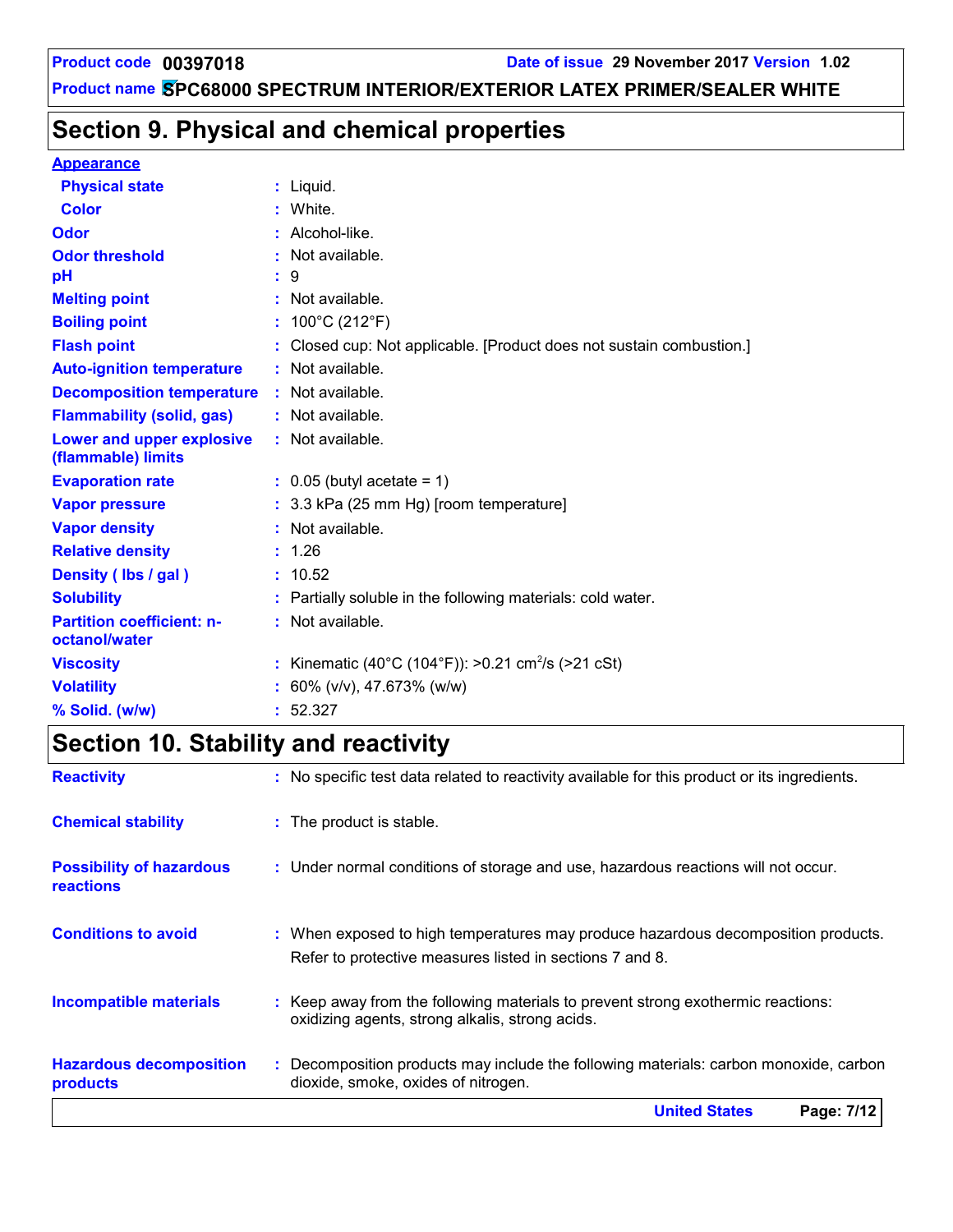# **Section 11. Toxicological information**

#### **Information on toxicological effects**

#### **Acute toxicity**

| <b>Product/ingredient name</b>                                  | <b>Result</b>                                        | <b>Species</b> |                          |                                                                                      | <b>Dose</b>                                                              | <b>Exposure</b> |
|-----------------------------------------------------------------|------------------------------------------------------|----------------|--------------------------|--------------------------------------------------------------------------------------|--------------------------------------------------------------------------|-----------------|
| titanium dioxide<br>Kaolin                                      | LD50 Oral<br>LD50 Oral                               |                |                          |                                                                                      | $>11$ g/kg<br>>5000 mg/kg                                                |                 |
| <b>Conclusion/Summary</b>                                       | : There are no data available on the mixture itself. |                |                          |                                                                                      |                                                                          |                 |
| <b>Irritation/Corrosion</b>                                     |                                                      |                |                          |                                                                                      |                                                                          |                 |
| <b>Conclusion/Summary</b>                                       |                                                      |                |                          |                                                                                      |                                                                          |                 |
| <b>Skin</b>                                                     |                                                      |                |                          | There are no data available on the mixture itself.                                   |                                                                          |                 |
| <b>Eyes</b>                                                     |                                                      |                |                          | There are no data available on the mixture itself.                                   |                                                                          |                 |
| <b>Respiratory</b>                                              |                                                      |                |                          | There are no data available on the mixture itself.                                   |                                                                          |                 |
| <b>Sensitization</b>                                            |                                                      |                |                          |                                                                                      |                                                                          |                 |
| <b>Conclusion/Summary</b><br><b>Skin</b>                        |                                                      |                |                          | : There are no data available on the mixture itself.                                 |                                                                          |                 |
| <b>Respiratory</b>                                              |                                                      |                |                          | There are no data available on the mixture itself.                                   |                                                                          |                 |
|                                                                 |                                                      |                |                          |                                                                                      |                                                                          |                 |
| <b>Mutagenicity</b><br><b>Conclusion/Summary</b>                |                                                      |                |                          | : There are no data available on the mixture itself.                                 |                                                                          |                 |
| <b>Carcinogenicity</b>                                          |                                                      |                |                          |                                                                                      |                                                                          |                 |
| <b>Conclusion/Summary</b>                                       | : There are no data available on the mixture itself. |                |                          |                                                                                      |                                                                          |                 |
| <b>Classification</b>                                           |                                                      |                |                          |                                                                                      |                                                                          |                 |
| <b>Product/ingredient name</b>                                  | <b>OSHA</b>                                          | <b>IARC</b>    | <b>NTP</b>               |                                                                                      |                                                                          |                 |
|                                                                 |                                                      |                |                          |                                                                                      |                                                                          |                 |
| titanium dioxide                                                |                                                      | 2B             | $\overline{\phantom{0}}$ |                                                                                      |                                                                          |                 |
| <b>Carcinogen Classification code:</b>                          |                                                      |                |                          |                                                                                      |                                                                          |                 |
| IARC: 1, 2A, 2B, 3, 4<br>OSHA: +<br>Not listed/not regulated: - |                                                      |                |                          | NTP: Known to be a human carcinogen; Reasonably anticipated to be a human carcinogen |                                                                          |                 |
| <b>Reproductive toxicity</b>                                    |                                                      |                |                          |                                                                                      |                                                                          |                 |
| <b>Conclusion/Summary</b>                                       | : There are no data available on the mixture itself. |                |                          |                                                                                      |                                                                          |                 |
| <b>Teratogenicity</b>                                           |                                                      |                |                          |                                                                                      |                                                                          |                 |
| <b>Conclusion/Summary</b>                                       |                                                      |                |                          | : There are no data available on the mixture itself.                                 |                                                                          |                 |
| <b>Specific target organ toxicity (single exposure)</b>         |                                                      |                |                          |                                                                                      |                                                                          |                 |
| <b>Name</b>                                                     |                                                      |                |                          |                                                                                      |                                                                          | <b>Category</b> |
| Talc, not containing asbestiform fibres<br>Category 3           |                                                      |                |                          |                                                                                      |                                                                          |                 |
| <b>Specific target organ toxicity (repeated exposure)</b>       |                                                      |                |                          |                                                                                      |                                                                          |                 |
| Not available.                                                  |                                                      |                |                          |                                                                                      |                                                                          |                 |
| <b>Target organs</b>                                            |                                                      |                |                          |                                                                                      | : Contains material which causes damage to the following organs: eyes.   |                 |
|                                                                 |                                                      |                |                          |                                                                                      | Contains material which may cause damage to the following organs: lungs, |                 |

cardiovascular system, upper respiratory tract, skin, stomach.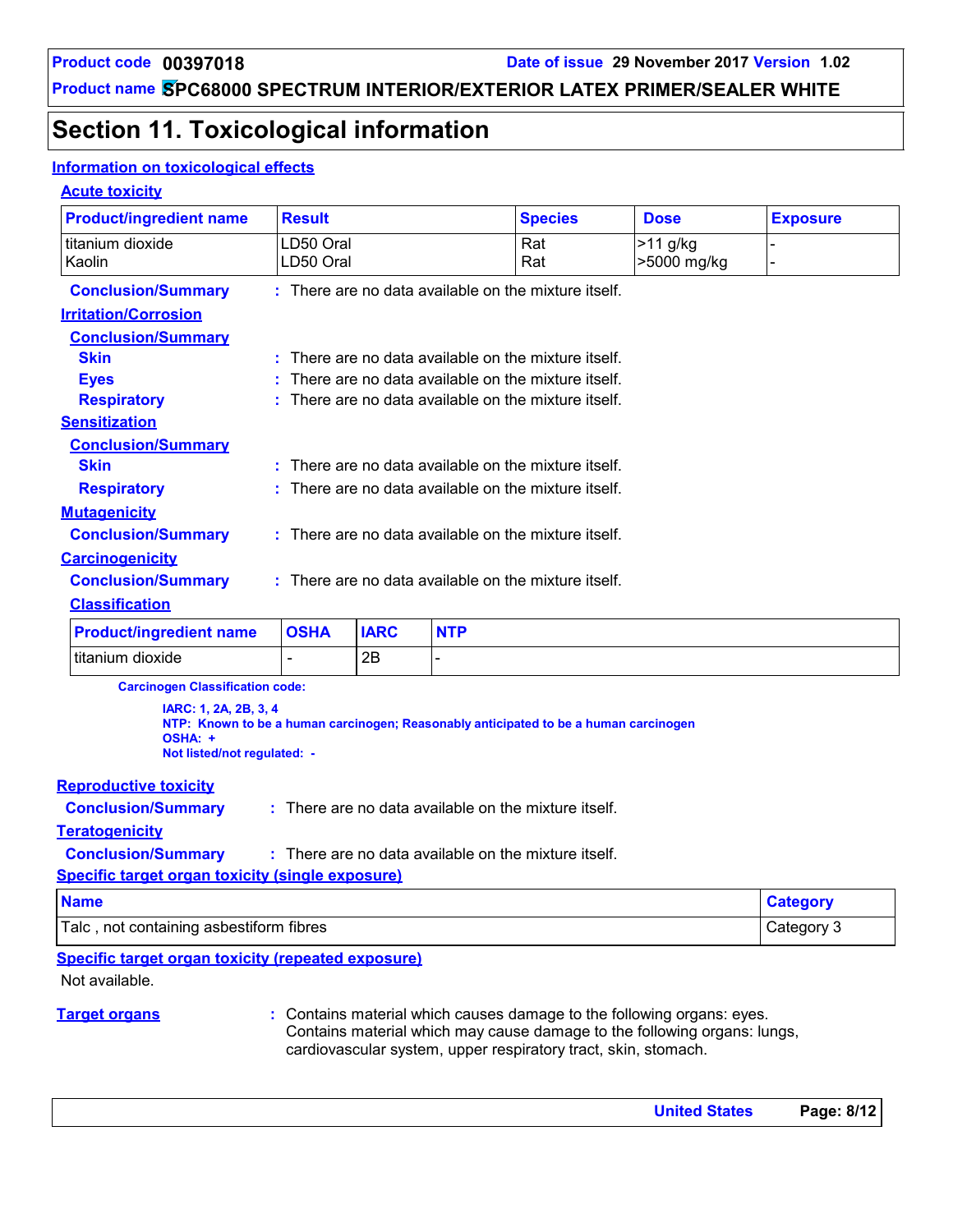**Aspiration hazard**

# **Product name SPC68000 SPECTRUM INTERIOR/EXTERIOR LATEX PRIMER/SEALER WHITE**

# **Section 11. Toxicological information**

| Not available.                               |                                                                                             |                                                                                                                                                                                                                                                                                                                                                             |
|----------------------------------------------|---------------------------------------------------------------------------------------------|-------------------------------------------------------------------------------------------------------------------------------------------------------------------------------------------------------------------------------------------------------------------------------------------------------------------------------------------------------------|
| Information on the likely routes of exposure |                                                                                             |                                                                                                                                                                                                                                                                                                                                                             |
| <b>Potential acute health effects</b>        |                                                                                             |                                                                                                                                                                                                                                                                                                                                                             |
| <b>Eye contact</b>                           | : No known significant effects or critical hazards.                                         |                                                                                                                                                                                                                                                                                                                                                             |
| <b>Inhalation</b>                            | : No known significant effects or critical hazards.                                         |                                                                                                                                                                                                                                                                                                                                                             |
| <b>Skin contact</b>                          | No known significant effects or critical hazards.                                           |                                                                                                                                                                                                                                                                                                                                                             |
| <b>Ingestion</b>                             | : No known significant effects or critical hazards.                                         |                                                                                                                                                                                                                                                                                                                                                             |
| <b>Over-exposure signs/symptoms</b>          |                                                                                             |                                                                                                                                                                                                                                                                                                                                                             |
| <b>Eye contact</b>                           | : No specific data.                                                                         |                                                                                                                                                                                                                                                                                                                                                             |
| <b>Inhalation</b>                            | : No specific data.                                                                         |                                                                                                                                                                                                                                                                                                                                                             |
| <b>Skin contact</b>                          | : No specific data.                                                                         |                                                                                                                                                                                                                                                                                                                                                             |
| <b>Ingestion</b>                             | : No specific data.                                                                         |                                                                                                                                                                                                                                                                                                                                                             |
|                                              | Delayed and immediate effects and also chronic effects from short and long term exposure    |                                                                                                                                                                                                                                                                                                                                                             |
| <b>Conclusion/Summary</b>                    | inhalation and dermal routes of exposure and eye contact.                                   | : There are no data available on the mixture itself. If splashed in the eyes, the liquid may<br>cause irritation and reversible damage. Ingestion may cause nausea, diarrhea and<br>vomiting. This takes into account, where known, delayed and immediate effects and<br>also chronic effects of components from short-term and long-term exposure by oral, |
| <b>Short term exposure</b>                   |                                                                                             |                                                                                                                                                                                                                                                                                                                                                             |
| <b>Potential immediate</b><br>effects        | : There are no data available on the mixture itself.                                        |                                                                                                                                                                                                                                                                                                                                                             |
| <b>Potential delayed effects</b>             | : There are no data available on the mixture itself.                                        |                                                                                                                                                                                                                                                                                                                                                             |
| <b>Long term exposure</b>                    |                                                                                             |                                                                                                                                                                                                                                                                                                                                                             |
| <b>Potential immediate</b><br>effects        | : There are no data available on the mixture itself.                                        |                                                                                                                                                                                                                                                                                                                                                             |
| <b>Potential delayed effects</b>             | : There are no data available on the mixture itself.                                        |                                                                                                                                                                                                                                                                                                                                                             |
| <b>Potential chronic health effects</b>      |                                                                                             |                                                                                                                                                                                                                                                                                                                                                             |
| <b>General</b>                               | : No known significant effects or critical hazards.                                         |                                                                                                                                                                                                                                                                                                                                                             |
| <b>Carcinogenicity</b>                       | : Suspected of causing cancer. Risk of cancer depends on duration and level of<br>exposure. |                                                                                                                                                                                                                                                                                                                                                             |
| <b>Mutagenicity</b>                          | : No known significant effects or critical hazards.                                         |                                                                                                                                                                                                                                                                                                                                                             |
| <b>Teratogenicity</b>                        | : No known significant effects or critical hazards.                                         |                                                                                                                                                                                                                                                                                                                                                             |
| <b>Developmental effects</b>                 | : No known significant effects or critical hazards.                                         |                                                                                                                                                                                                                                                                                                                                                             |
| <b>Fertility effects</b>                     | : No known significant effects or critical hazards.                                         |                                                                                                                                                                                                                                                                                                                                                             |
| <b>Numerical measures of toxicity</b>        |                                                                                             |                                                                                                                                                                                                                                                                                                                                                             |
| <b>Acute toxicity estimates</b>              |                                                                                             |                                                                                                                                                                                                                                                                                                                                                             |
| <b>Route</b>                                 |                                                                                             | <b>ATE value</b>                                                                                                                                                                                                                                                                                                                                            |
| Oral                                         |                                                                                             | 174290.7 mg/kg                                                                                                                                                                                                                                                                                                                                              |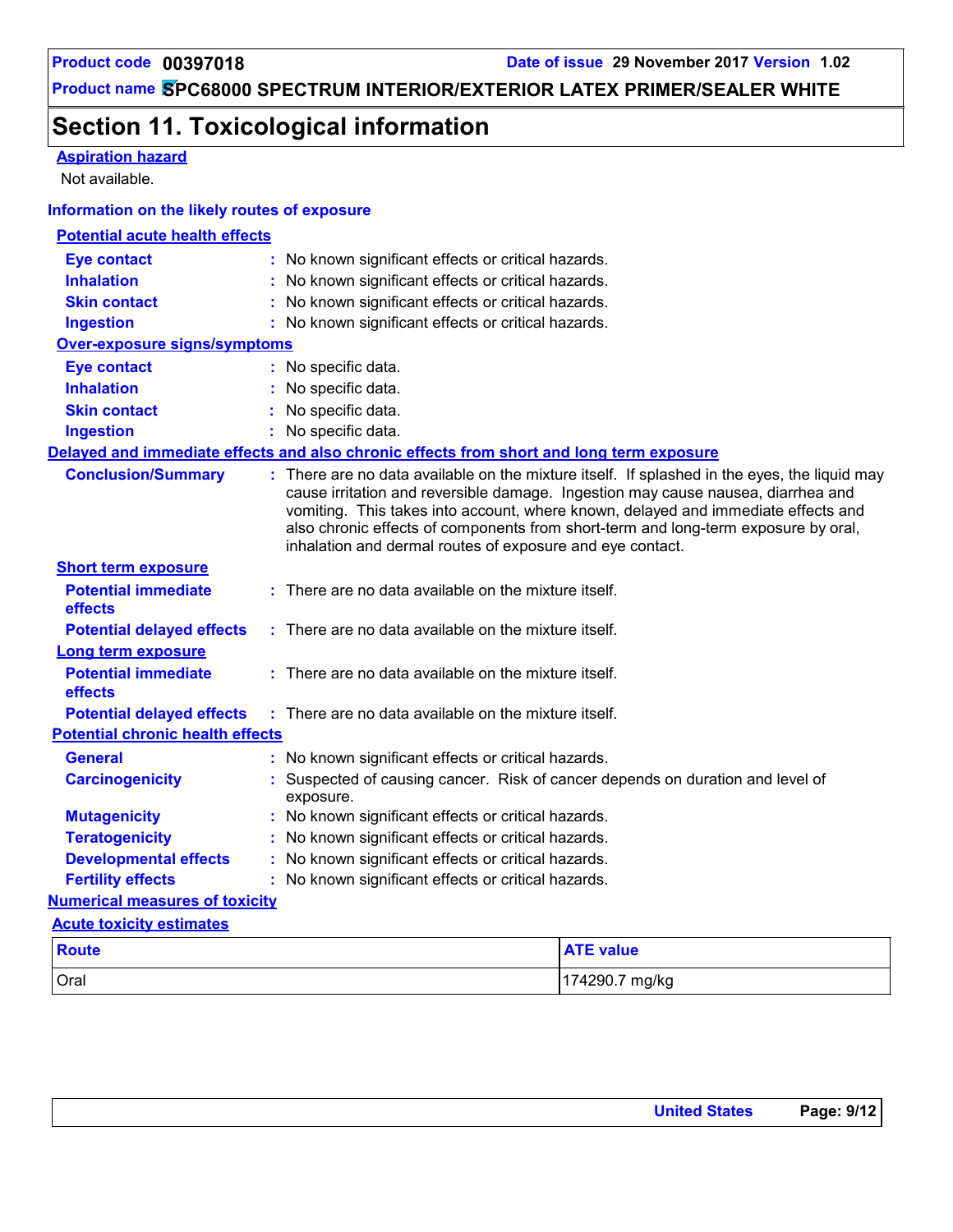### **Section 12. Ecological information**

#### **Toxicity**

| <b>Product/ingredient name</b> | <b>Result</b>                    | <b>Species</b>          | <b>Exposure</b> |
|--------------------------------|----------------------------------|-------------------------|-----------------|
| titanium dioxide               | Acute LC50 >100 mg/l Fresh water | Daphnia - Daphnia magna | 48 hours        |

#### **Persistence and degradability**

Not available.

#### **Bioaccumulative potential**

Not available.

#### **Mobility in soil**

**Soil/water partition coefficient (K**<sub>oc</sub>)

**:** Not available.

### **Section 13. Disposal considerations**

| <b>Disposal methods</b> | : The generation of waste should be avoided or minimized wherever possible. Disposal<br>of this product, solutions and any by-products should at all times comply with the<br>requirements of environmental protection and waste disposal legislation and any<br>regional local authority requirements. Dispose of surplus and non-recyclable products<br>via a licensed waste disposal contractor. Waste should not be disposed of untreated to<br>the sewer unless fully compliant with the requirements of all authorities with jurisdiction.<br>Waste packaging should be recycled. Incineration or landfill should only be considered<br>when recycling is not feasible. This material and its container must be disposed of in a<br>safe way. Care should be taken when handling emptied containers that have not been<br>cleaned or rinsed out. Empty containers or liners may retain some product residues.<br>Avoid dispersal of spilled material and runoff and contact with soil, waterways, drains |
|-------------------------|----------------------------------------------------------------------------------------------------------------------------------------------------------------------------------------------------------------------------------------------------------------------------------------------------------------------------------------------------------------------------------------------------------------------------------------------------------------------------------------------------------------------------------------------------------------------------------------------------------------------------------------------------------------------------------------------------------------------------------------------------------------------------------------------------------------------------------------------------------------------------------------------------------------------------------------------------------------------------------------------------------------|
|                         | and sewers.                                                                                                                                                                                                                                                                                                                                                                                                                                                                                                                                                                                                                                                                                                                                                                                                                                                                                                                                                                                                    |

**Disposal should be in accordance with applicable regional, national and local laws and regulations. Refer to Section 7: HANDLING AND STORAGE and Section 8: EXPOSURE CONTROLS/PERSONAL PROTECTION for additional handling information and protection of employees. Section 6. Accidental release measures**

### **14. Transport information**

|                                                | <b>DOT</b>                          | <b>IMDG</b>              | <b>IATA</b>    |  |  |
|------------------------------------------------|-------------------------------------|--------------------------|----------------|--|--|
| <b>UN number</b>                               | Not regulated.                      | Not regulated.           | Not regulated. |  |  |
| <b>UN proper shipping</b><br>name              | ۰                                   |                          |                |  |  |
| Transport hazard class  -<br>(e <sub>s</sub> ) |                                     |                          |                |  |  |
| <b>Packing group</b>                           |                                     | $\overline{\phantom{0}}$ |                |  |  |
| <b>Environmental hazards No.</b>               |                                     | No.                      | No.            |  |  |
|                                                | <b>United States</b><br>Page: 10/12 |                          |                |  |  |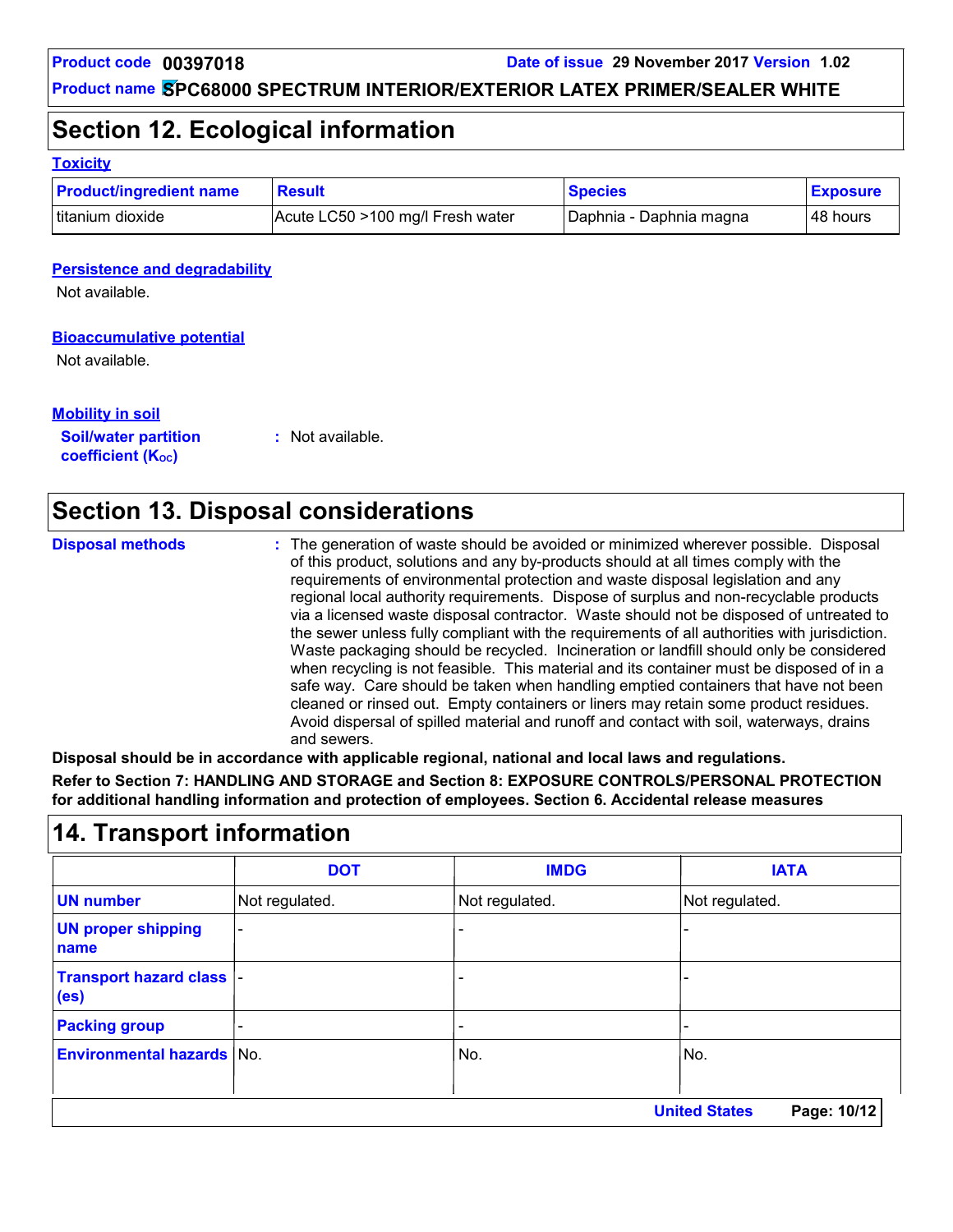**Product code 00397018 Date of issue 29 November 2017 Version 1.02**

#### **Product name SPC68000 SPECTRUM INTERIOR/EXTERIOR LATEX PRIMER/SEALER WHITE**

### **14. Transport information**

| <b>Marine pollutant</b><br><b>substances</b> | Not applicable. | Not applicable. | Not applicable. |
|----------------------------------------------|-----------------|-----------------|-----------------|
|----------------------------------------------|-----------------|-----------------|-----------------|

#### **Additional information**

| <b>DOT</b>  | : None identified. |
|-------------|--------------------|
| <b>IMDG</b> | : None identified. |
| <b>IATA</b> | : None identified. |

**Special precautions for user Transport within user's premises:** always transport in closed containers that are **:** upright and secure. Ensure that persons transporting the product know what to do in the event of an accident or spillage.

# **Section 15. Regulatory information**

#### **United States**

**United States inventory (TSCA 8b) :** All components are listed or exempted.

**SARA 302/304**

**SARA 304 RQ :** Not applicable.

**Composition/information on ingredients**

No products were found.

#### **SARA 311/312**

**Classification :** Delayed (chronic) health hazard

#### **Composition/information on ingredients**

| <b>Name</b>                             | <b>Fire</b> | <b>Sudden</b><br>hazard release of<br><b>pressure</b> | <b>Reactive</b> | Immediate<br>(acute)<br>health<br>hazard | Delayed<br>(chronic)<br>health<br>hazard |
|-----------------------------------------|-------------|-------------------------------------------------------|-----------------|------------------------------------------|------------------------------------------|
| titanium dioxide                        | No.         | No.                                                   | No.             | No.                                      | Yes.                                     |
| Talc, not containing asbestiform fibres | No.         | No.                                                   | No.             | Yes.                                     | No.                                      |

**Additional environmental information is contained on the Environmental Data Sheet for this product, which can be obtained from your PPG representative.**

### **Section 16. Other information**

#### **Hazardous Material Information System (U.S.A.)**

```
Health Flammability 0 Physical hazards
: 2 * : : 0
( * ) - Chronic effects
```
**Caution: HMIS® ratings are based on a 0-4 rating scale, with 0 representing minimal hazards or risks, and 4 representing significant hazards or risks. Although HMIS® ratings and the associated label are not required on MSDSs or products leaving a facility under 29 CFR 1910.1200, the preparer may choose to provide them. HMIS® ratings are to be used with a fully implemented HMIS® program. HMIS® is a registered trademark and service mark of the American Coatings Association, Inc.**

**The customer is responsible for determining the PPE code for this material. For more information on HMIS® Personal Protective Equipment (PPE) codes, consult the HMIS® Implementation Manual.**